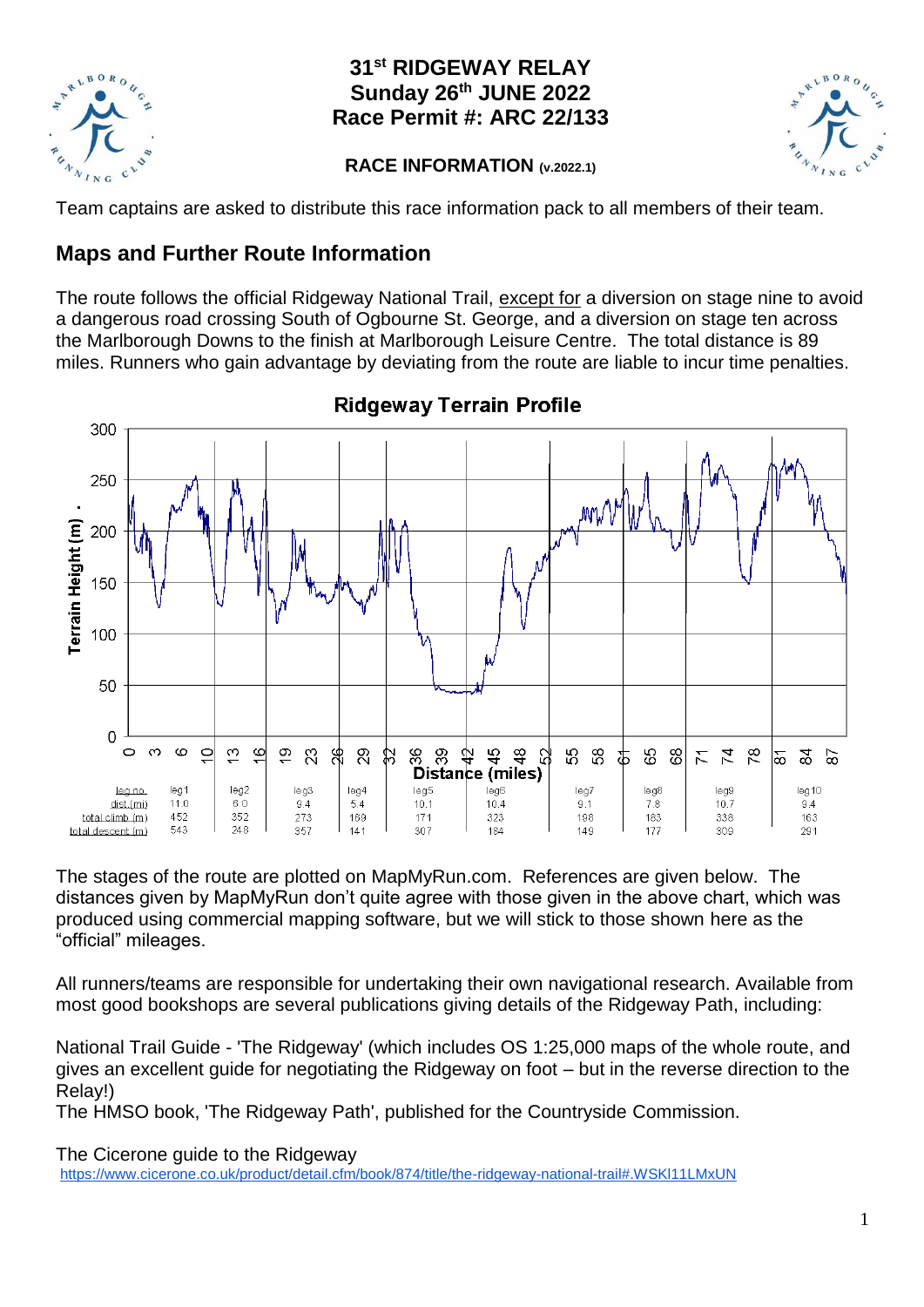It is recommended that all competing teams get a copy of one of the above, plus the relevant Ordnance Survey maps: - Landranger Series (Scale 1:50,000)

Map No. 165 Aylesbury and Leighton Buzzard area.

- Map No. 175 Reading and Windsor area.
- Map No. 174 Newbury and Wantage area.
- Map No. 173 Swindon and Devizes area.

The ten stages of the race will be found on these maps as follows:

| - Stages $1, 2$ and $3:$ | Map 165        |
|--------------------------|----------------|
| - Stage $4$ :            | Maps 165 & 175 |
| - Stage $5:$             | Maps 175 & 174 |
| - Stage $6$ :            | Maps 175 & 174 |
| - Stages 7 and 8:        | <b>Map 174</b> |
| - Stage $9$ :            | Maps 174 & 173 |
| - Stage $10$ :           | <b>Map 173</b> |

The larger scale Explorer range of maps is also ideal.

Or, to cover the whole route in one go, get Harvey's Ridgeway map (1:40,000). Available from [www.harveymaps.co.uk,](http://www.harveymaps.co.uk/) Amazon, and bookshops.

Driving directions from the start to the finish via all the checkpoints have been created in Google Maps. See [http://tinyurl.com/yajny6r.](http://tinyurl.com/yajny6r) From this site road maps and directions listings may be printed.

If, while checking your section of the route, you find a problem, (a new by-pass has been built; Gypsy caravans blocking the way, etc.) Please let me know so that action may be taken to alleviate the problem. Thank you.

# **General Information**

## **Start time 7.30am Ivinghoe Beacon.**

The Ridgeway Relay generally follows the official route of The Ridgeway National Trail, starting from Ivinghoe Beacon. The Ridgeway is clearly marked on the OS and Harvey Maps. It is a public trail and runners will encounter other members of the public either walking, running, cycling, or on horses. Care needs to be taken and consideration shown.

We deviate from the official Ridgeway in two places. On Stage 9, to avoid a dangerous road crossing, we divert through the village of Ogbourne St George. On Stage 10, at the end, we leave The Ridgeway about 1¾ miles from the end, and turn left across the Marlborough Downs to finish at Marlborough Leisure Centre. This section is not marked, and it is important to follow the directions given in stage 10 details.

Although the Ridgeway is generally marked on the ground by signposts bearing the acorn symbols used to mark all National Trails, there are places where these are not well positioned, and it is easy to run past and miss them. All competitors are therefore advised to run, walk or ride their stages before the day of the Race if they can. This is particularly important for the first half of the course, where the path is often narrow, in woods, and crossed by other similar paths. After Goring it is mostly wider and in more open countryside, but route checking is still recommended.

All runners/teams are responsible for making their own travel arrangements to and from each checkpoint.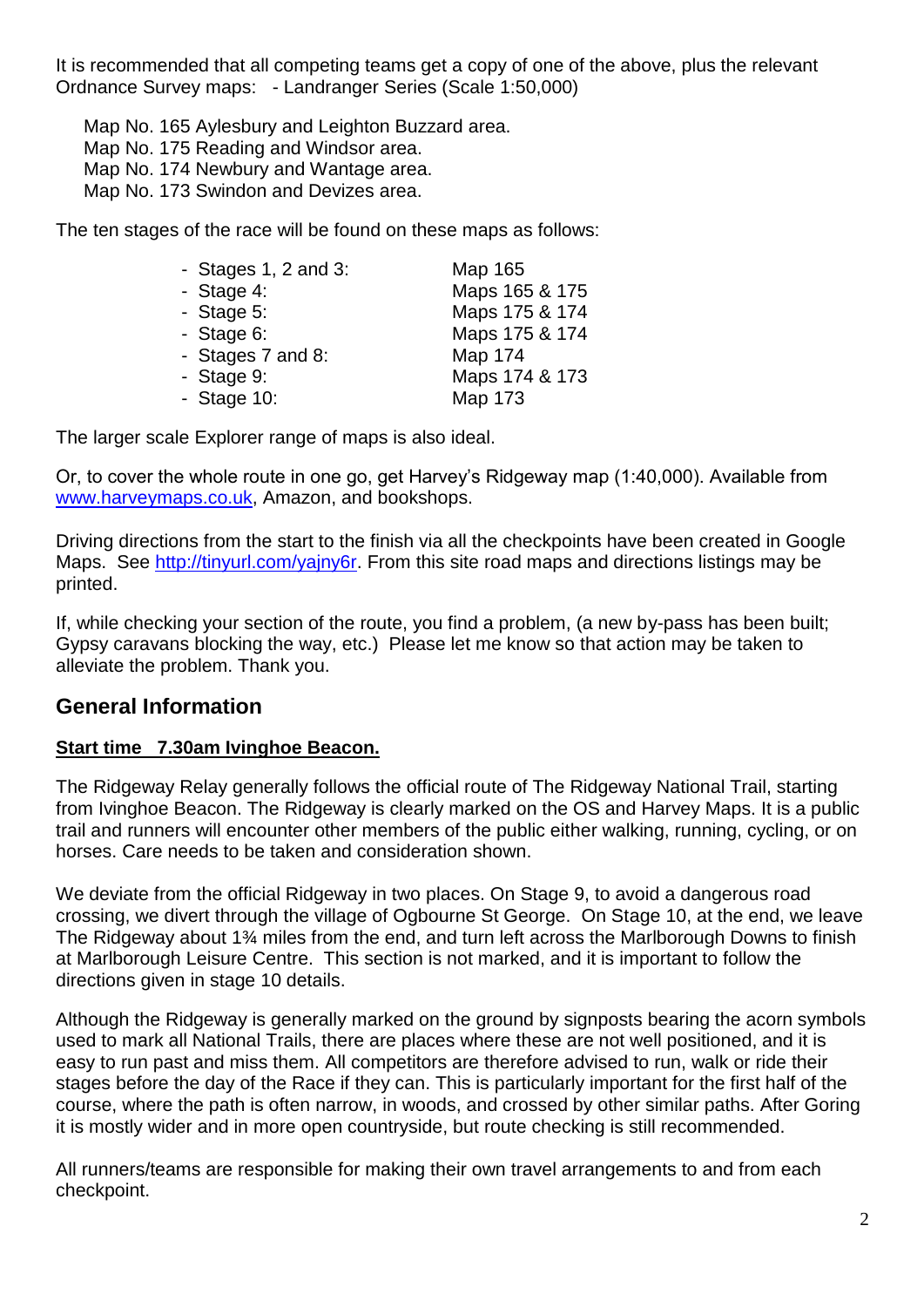# **Team Members' Details**

So that we can record the names of all runners in the results, Team Captains will be asked to record details of the runners for their teams on each stage by logging onto the Marlborough Running Club website:

<http://www.marlboroughrunningclub.co.uk/ridgewayrelay.shtm>

Details of how to do this will be communicated to team captains by e mail.

The e-mail address for the event is: [ridgewayrelay@marlboroughrunningclub.org.uk](mailto:ridgewayrelay@marlboroughrunningclub.org.uk)

# **Race Numbers**

The marshals at the start of each stage will issue the race numbers to competitors on that stage. Safety pins will also be provided.

Runners should report to the marshals at least 10 minutes before they expect to set off. Runners are asked to record their names and any relevant medical details on the back of the numbers.

# **Club Colours**

Please encourage all your team runners to wear their club colours. It helps the marshals at checkpoints to recognise teams when they are finishing

# **Health and Safety**

Like any trail race, the Ridgeway Relay is not entirely free from hazards and risks of injury. Hazards include:

- Road crossings, and one rail crossing (note **most road crossings will not be marshalled**),
- Stiles, which may be slippery, especially if it is wet or muddy,
- Uneven paths, with ruts or roots coming up through the ground,
- Slippery grass paths,
- Tripping on stony tracks.
- The British weather. Who knows? Very hot, monsoon rain. Be prepared for whatever.

All runners are expected to take reasonable measures to recognise potential hazards and avoid injury to themselves and others, and to take sensible precautions in case of any injury. Runners are strongly advised to carry a mobile phone, a list of emergency telephone numbers (which appear on the reverse side of the race numbers) and contact numbers for their team members.

In the event of one or more of your team getting lost, it is the responsibility of your team to get out there and find them. (Locating lost runners is another reason for advising runners to carry mobile phones. In previous Ridgeway Relays at least one runner has been lost for an hour or more. If they had been carrying phones this would have been avoided. Fortunately, every such lost runner was found by nightfall on race day – though in one case only just!)

Because of the nature of the event and the course, it is impractical for the organisers to provide full effective first aid cover. Team members are advised to carry basic first aid supplies. If first aid is needed that cannot be provided by another team member or a nearby marshal, use an A&E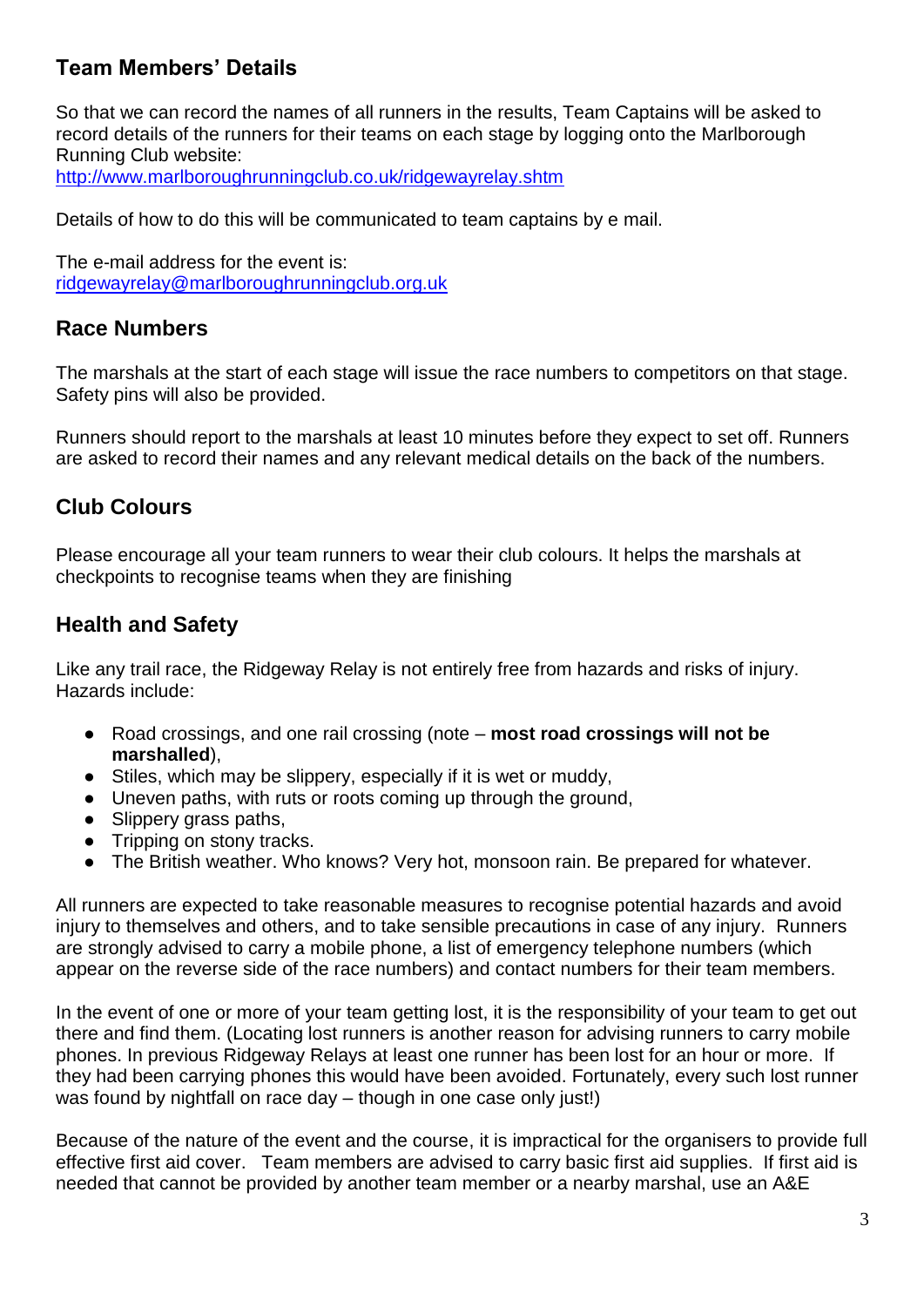Department in the nearby hospitals. Locations of these and their phone numbers are given at the end of this document, and on the reverse side of the running numbers.

**Team members should note that no toilet facilities will be provided at the start or along the route.** Public facilities are available in nearby towns and villages (for example, near the start at Tring Station), and at the end of stage nine, and for customers of the Perch and Pike at the end of stage five. Changing and toilet facilities will be available for all competitors in Marlborough Leisure Centre at the finish.

# **Water**

Note that the organisers will not be providing water or other drinks for runners at checkpoints or along the route. It is each team's responsibility to make appropriate arrangements for their runners.

# **Littering**

Please ensure all your participants treat the run differently to a road race and don't drop or discard litter along the course. Marshals at CP's will have rubbish bags to collect any. Disregard of this requirement could incur time penalties for the team.

## **Dogs**

The Ridgeway relay is not a canicross event, runners are not to run harnessed to their dog. Runners may though be accompanied by their dogs; they must be kept under control at all times and not allowed to hinder other runners and kept on a lead when passing any livestock.

# **The Finish and Prize Presentations**

The Ridgeway Relay finishes at Marlborough Leisure Centre in Barton Dene, SN8 1PB, where changing facilities are available.

What three words location: https://w3w.co/checked.regretted.stormy

Prizes to winning teams will be presented in the Small Hall as soon after 19:45 as we can make it. Prizes, which tend to be rather liquid in nature, will include those awarded to the first three teams overall, the first ladies team, the first vets team.

You are welcome to bring your own refreshments to the presentation.

We rely on being able to take advantage of the very good facilities at Marlborough Leisure Centre (but not the showers unfortunately as that area of the Leisure Centre will be closed) for this event and other activities organised by Marlborough Running Club, so we must ensure we don't inconvenience the regular users of the Centre. **Therefore, the car park at the Leisure Centre is not to be used to accommodate our athletes' vehicles on race day before 5:00 pm.** Fortunately, Marlborough is blessed with several car parks, which are free on Sundays. The nearest is in Hyde Lane, just over a quarter of a mile away on foot.

The map below shows the location of the Hyde Lane car park and the Leisure Centre, and the best right-of-way route between the two.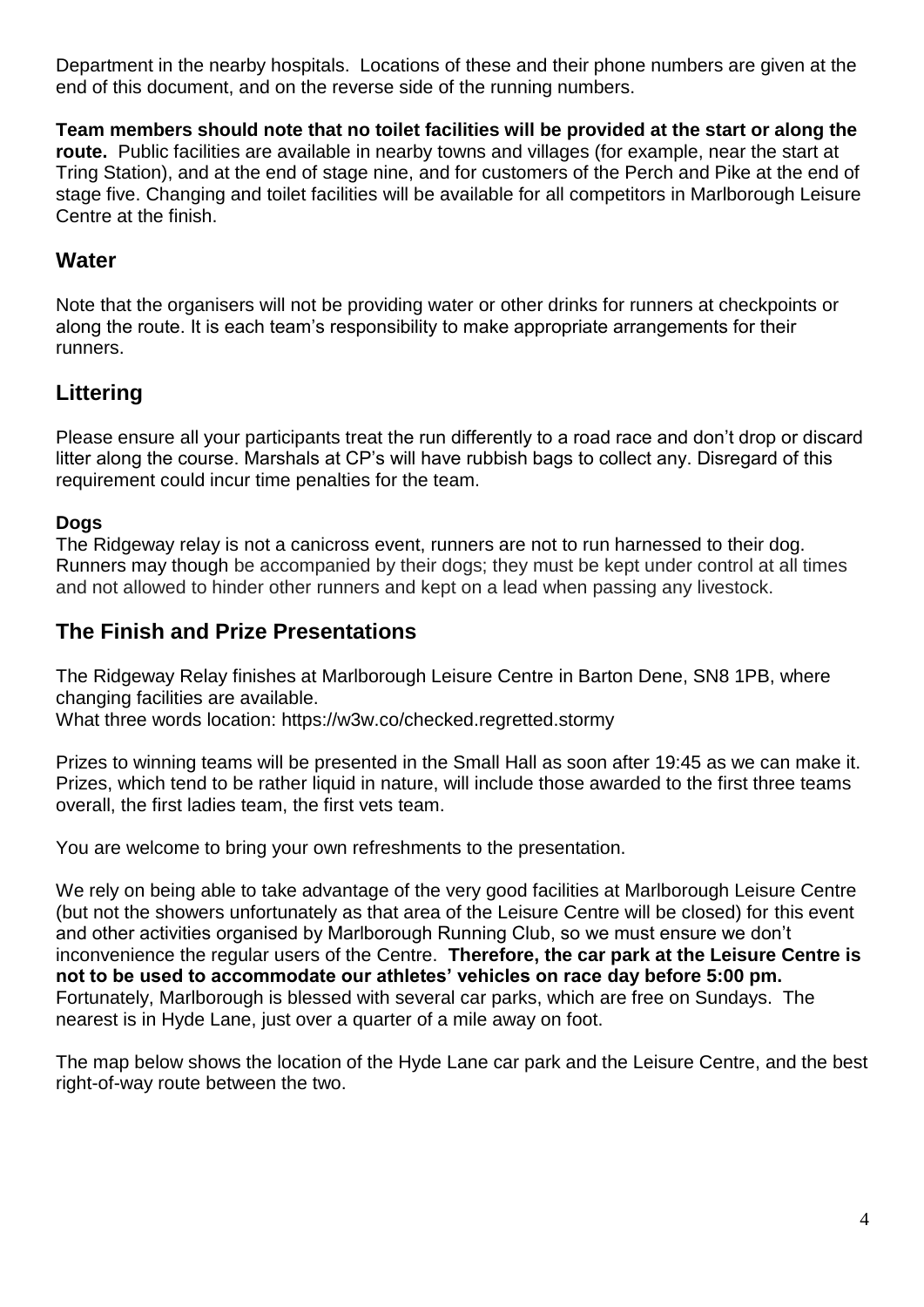

Please ensure that all your team members coming to the finish are aware of the car parking arrangements.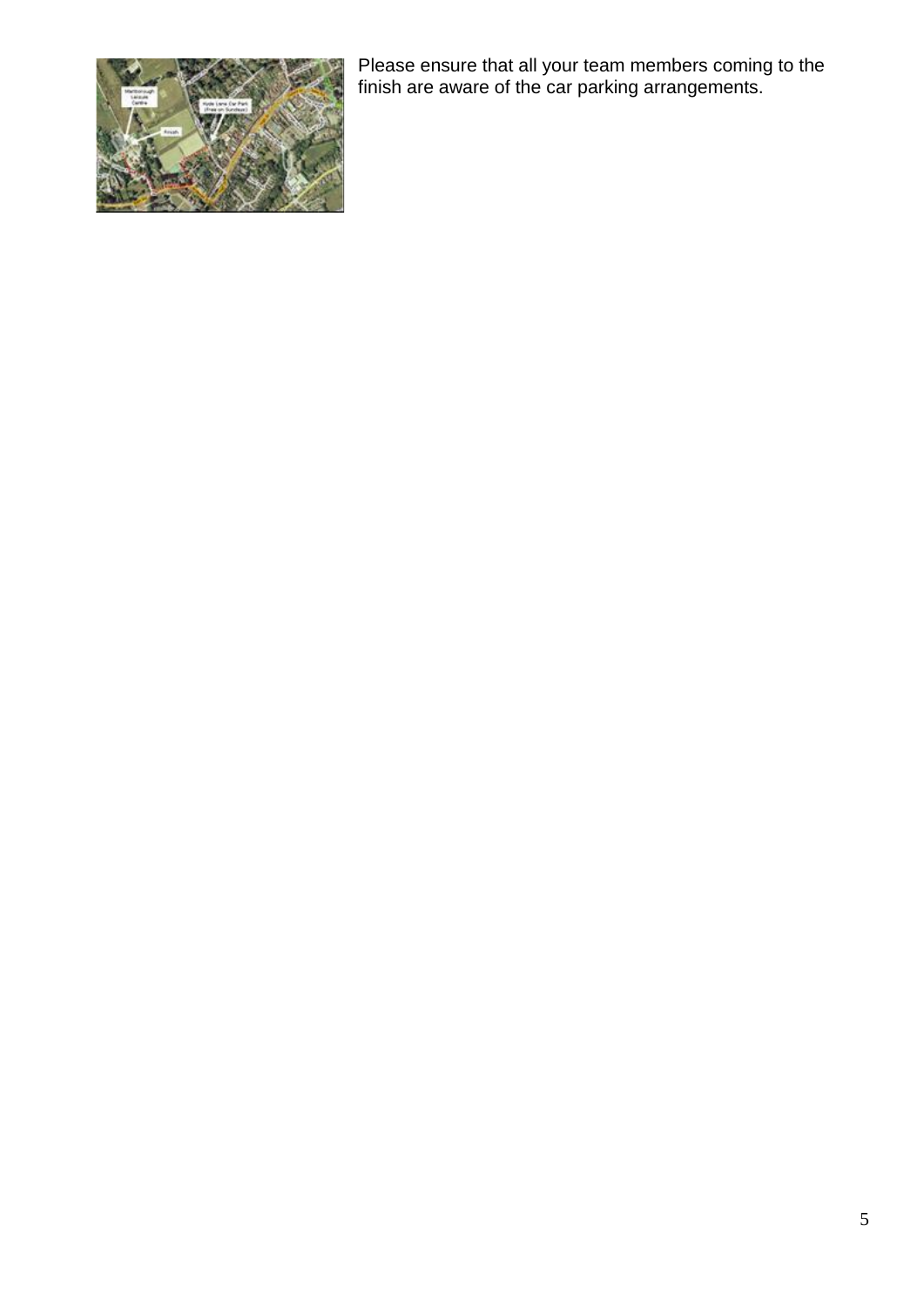# **Facilities in South Stoke. End of Stage 5, start of stage 6**

The half-way point of the race is in the very attractive village of South Stoke, north of Goring. In South Stoke the race passes the Perch and Pike ([http://www.perchandpike.co.uk/\)](http://www.perchandpike.co.uk/). They offer both food and drink. Please do not use the Perch and Pike car park or other facilities unless you are a customer.

Just a short distance off the route, at the Recreation Ground, is the Village Community Shop, open from 09:00 to 12:00 on a Sunday morning. The full range of facilities will be available including alcoholic and soft drinks as well as coffee and tea. They would be pleased to take advance orders for hot pies and pasties. Give them about half an hour to prepare them.

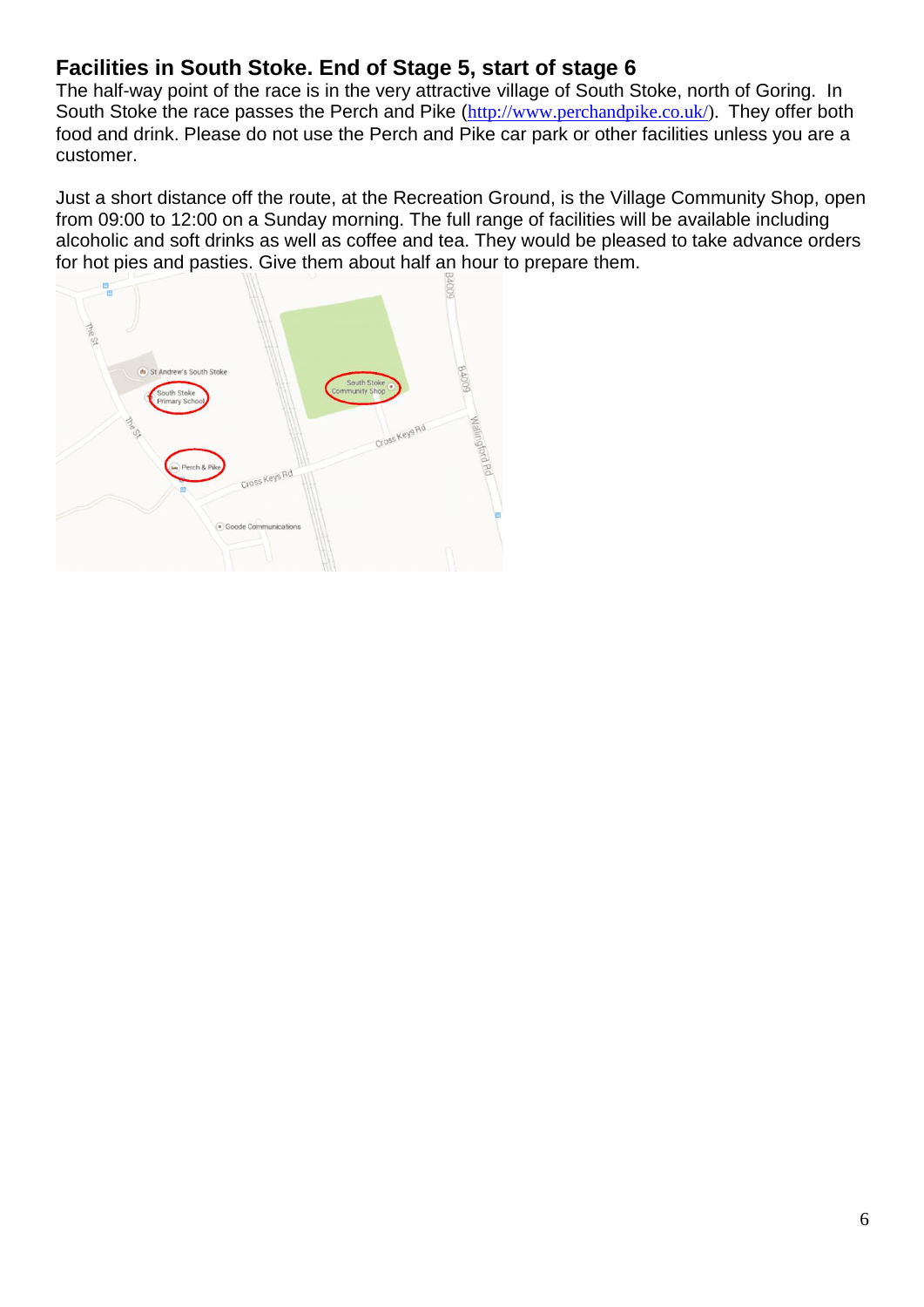# **Route Descriptions**

As a general comment for all checkpoints, please inform team members to warm up away from the CP changeover point, it can be difficult for marshals to identify runners finishing with other runners warming up.

**Stage 1: Ivinghoe Beacon SP 961 168 to Wendover SP 873 072** 

What three words location:<https://w3w.co/vine.shrubbery.rested>

**<http://tinyurl.com/m6xf2b8>** to **http://tinyurl.com/ktfy69g**

Route map: <http://www.mapmyrun.com/gb/ivinghoe-eng/ridgeway-relay-stage-1-ivinghoe-beacon-w-route-2617318>

Use the Car Park south of the Beacon, map reference 963 163, and walk back up the Ridgeway Path approximately 600 yards. Allow 20 minutes for this walk, and it is likely to be chilly at 7am, so dress accordingly. Use the footpath among the trees to get to the Beacon, not the road.

Please do NOT park on the road. The Police have been known to move cars on, even that early on a Sunday morning.

Navigationally this is a tricky stage, which needs to be checked before the Race, as several competitors have discovered in the past! The first half is physically quite tough, lots of hill-work, although the last 5 or 6 miles are predominantly flat or downhill.

There are several road crossings to negotiate. Most are quiet, needing the usual degree of care, but particular care is needed at Wigginton (SP 934105) where traffic coming up the hill from your right has a restricted view. Particular care is needed here.

As some teams are already aware, there are several handy shortcuts on Stage 1, such as the one going straight on at SP 896077. Using this will give your team an advantage of about a mile. However, it will also incur your team a hefty time-penalty! Please stick to the official Ridgeway Path.

**The handover is on the road approaching a small crossroads before the church on the SE of the town. Note the handover has been moved approximately 100m away from residential properties, so this leg is a bit shorter.**

**For parking please use** *Fostercare Associates* **car park SP 873 072 and the no through road leading to it.**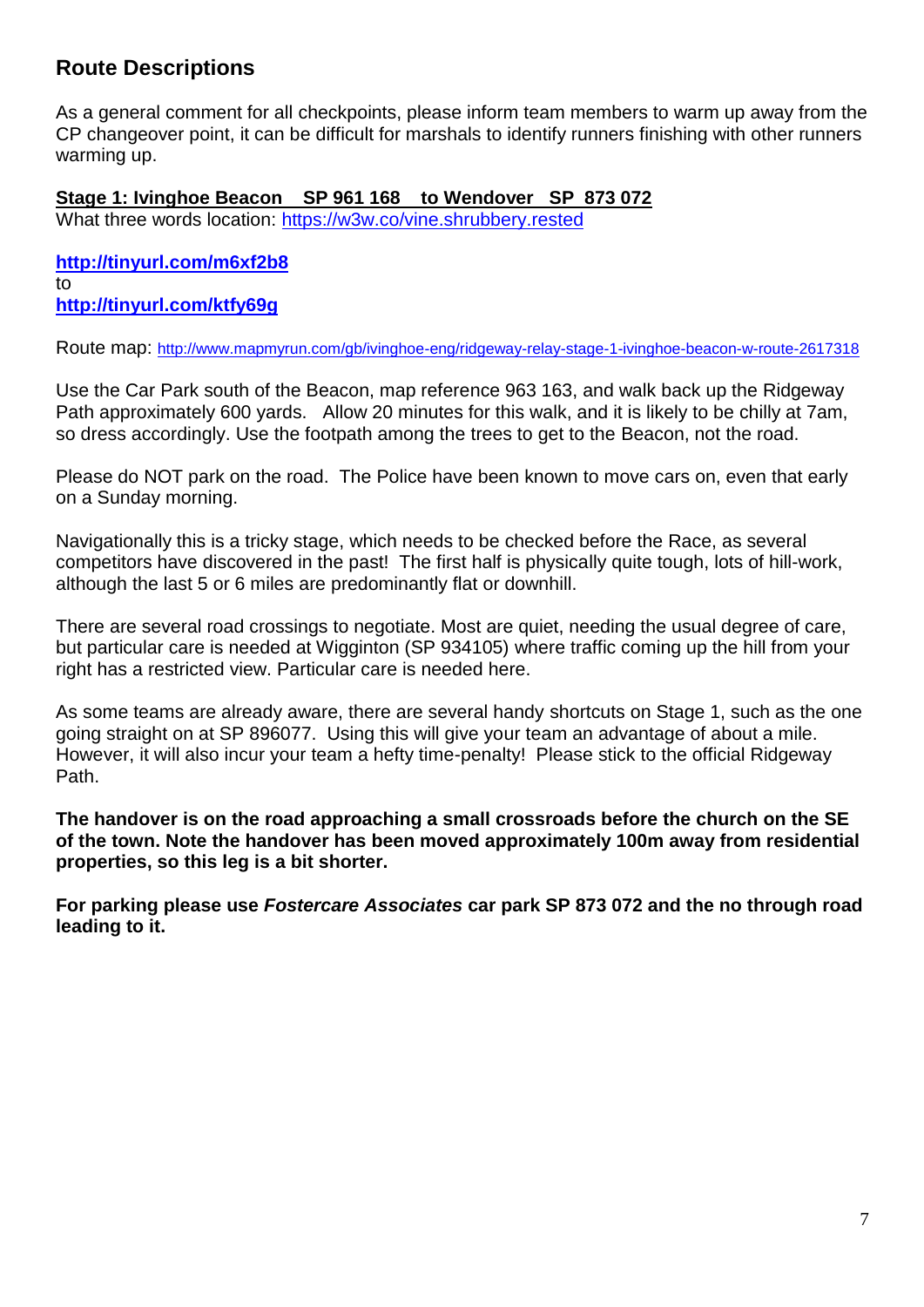**<http://tinyurl.com/ktfy69g>** to **<http://tinyurl.com/jvvk4f8>**

Route map: <http://www.mapmyrun.com/gb/wendover-eng/ridgeway-relay-stage-2-wendover-white-le-route-2636916>

## **For parking please use** *Fostercare Associates* **car park SP 873 072 and the no through road leading to it.**

### **Please do not go up the road and obstruct the marshals' view.**

Navigationally this leg could be tricky, and includes running through part of the Prime Minister's country residence, Chequers.

We have not experienced it in the past, but if for any reason the Ridgeway through Chequers is closed, runners should be prepared to divert around the Chequers section by following the diversion on the route shown here:-



Although relatively short, this is a very tough stage with some interesting hills, especially the final ascent to the handover point.

Cars tend to drive through Cadsden at speed, so take care crossing the road here.

In the past we have had considerable overcrowding in the Car Park at the end of the stage, so **please** don't come here unless you are involved in finishing leg 2, or starting leg 3.

# **No more than one vehicle per team should use the car park. Do not park on the road close**

**to the car park.** This is dangerous for runners and for drivers. If the car park is full, drive SE past the car park for 200m and turn right, here the road is wide

enough for several cars to park without causing obstruction.

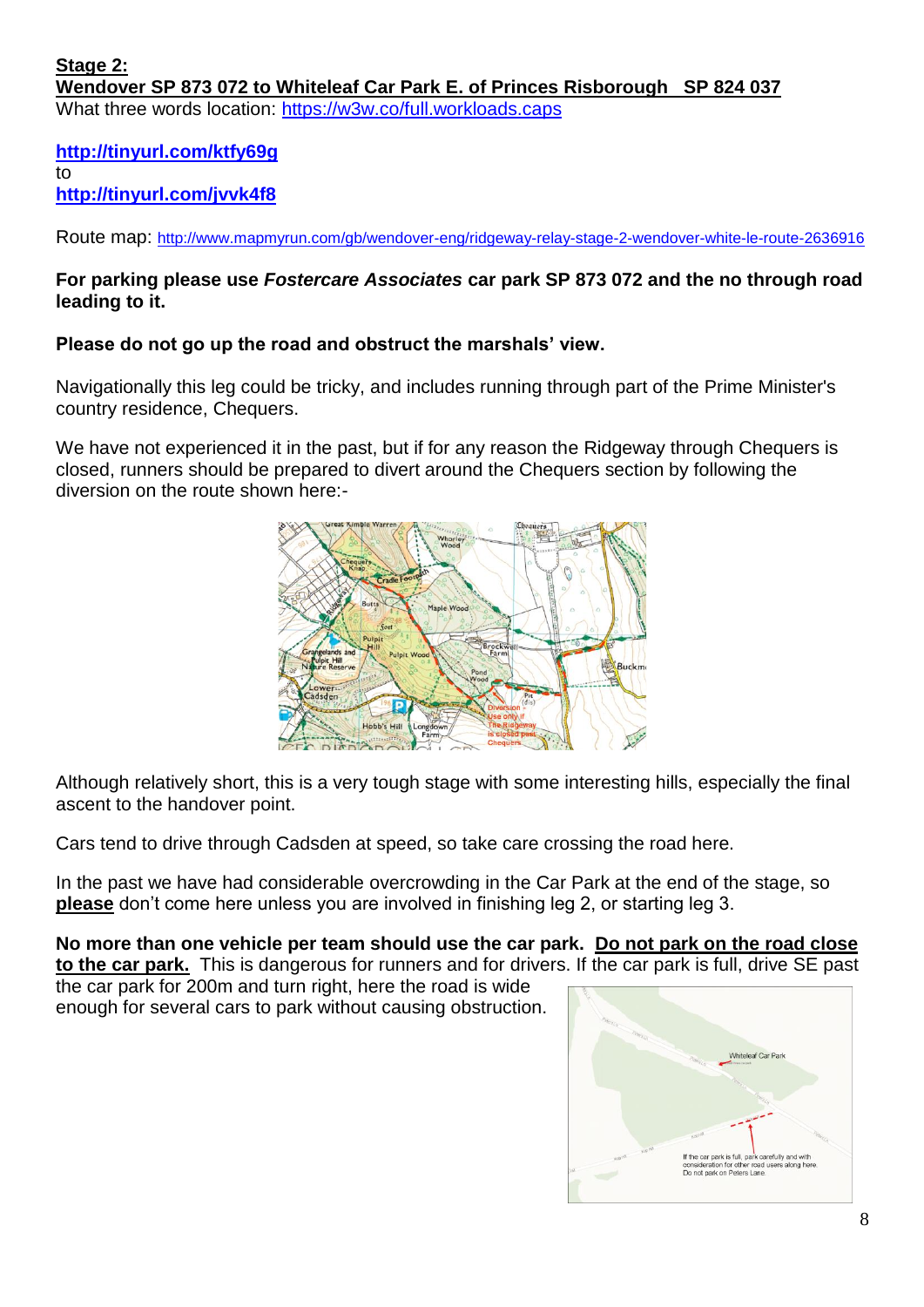**<http://tinyurl.com/jvvk4f8>** to **<http://tinyurl.com/mhylogr>**

Route map: <http://www.mapmyrun.com/gb/princes-risborough-eng/ridgeway-relay-stage-3-white-leaf-hill-f-route-2637164>

See the comment above about car parking.

There is a steep downhill section at the start, and a significant hill to climb and descend in the middle. Otherwise this stage is fairly flat.

It can be navigationally tricky. After about 1½ miles, just after Shootacre Corner at SP803016 the Ridgeway bears left off the road. Please don't miss this turn. If you do, you will avoid about a mile of the route and miss out the joys of Lodge Hill, but you will also incur hefty time penalties.

600m after leaving the road near Shootacre Corner, the route crosses one track of the rail line to Princes Risborough. **(Passage Control marshal)**. Usually this line is used by two or three trains per hour. The railings you come across immediately before the track are for your safety, and the temptation to leap over them must be resisted. **Please listen and watch out for trains** (and if you see one it is best to avoid it).

All road crossings need care, but there are three

other road crossings on this stage where particular attention is called for. The first is at SP760003 (near Chinnor), where traffic passes surprisingly fast for a minor road, the next near Kingston Blount (SU742986), and finally where The Ridgeway crosses the A40 at SU728977. Here traffic on the A40 crosses at very high speeds, particularly coming down the hill.

See the note below about parking at the end of this stage.

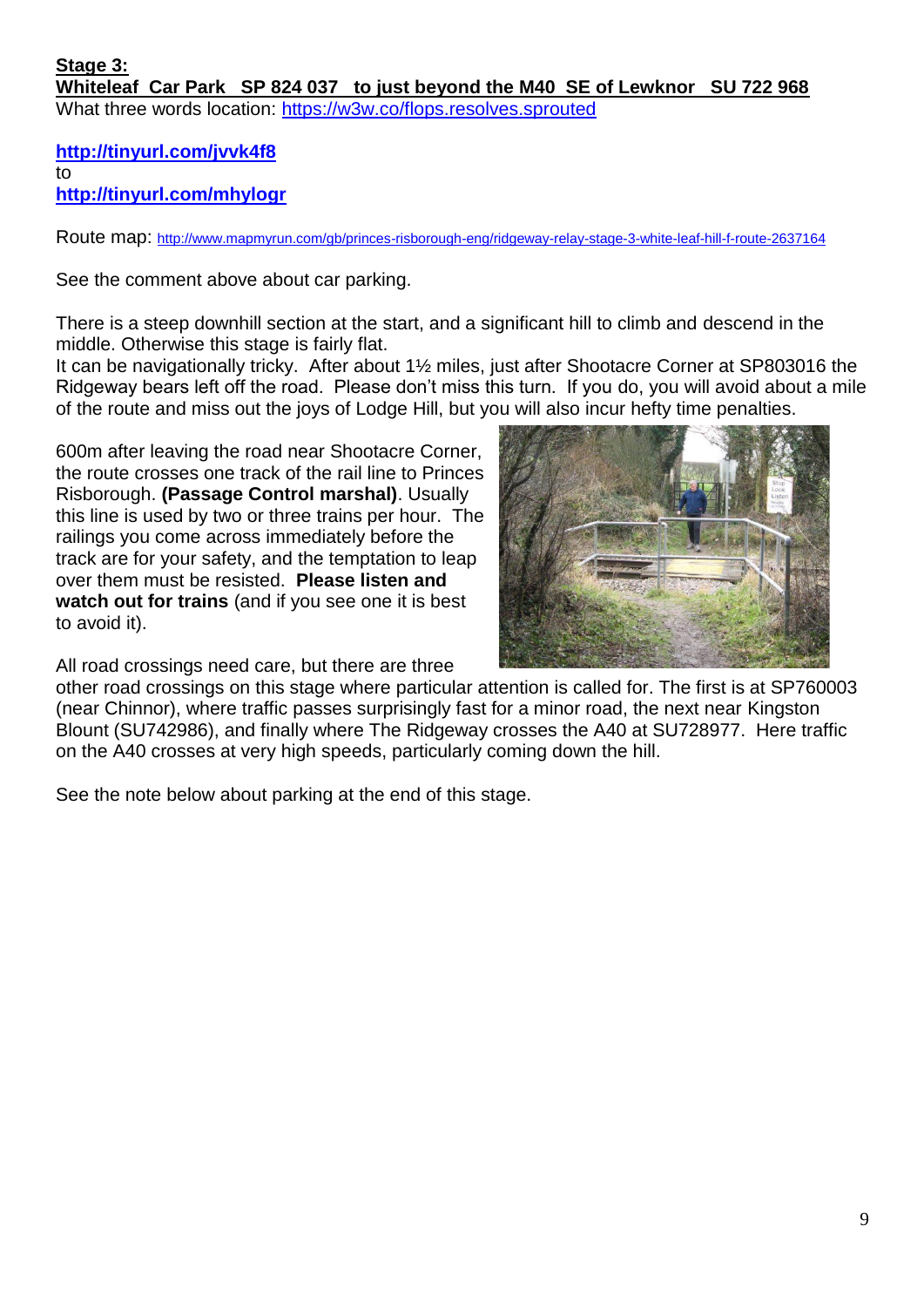#### **Stage 4: Near Hill Fm. SE of Lewknor SU 722 968 to Minor Road N. of Swyncombe Church SU 683 904** What three words location:<https://w3w.co/sharpness.pylon.budgeted>

**<http://tinyurl.com/mhylogr>** to **<http://tinyurl.com/ld9wswp>**

Route map: <http://www.mapmyrun.com/gb/watlington-eng/ridgeway-relay-stage-4-hill-farm-swyncom-route-2639573>

When driving to the changeover, take care not to drive up the exit slip road off the M40!! Parking at the hand-over can be difficult, with cars getting stuck in the ruts next to the road. The road leading to Hill Farm is narrow, and there is limited space to park on the verge. We suggest cars are parked near to the B4009, about 500 metres from the handover.



The first 4 miles of this leg are relatively flat, until the path turns sharp left at North Farm leaving the Icknield Way. The last mile is quite tough, involving a steep hill climb (be careful to stay on the official route at the top – many of your predecessors have not, to their cost), a short descent, and a last climb to the finish in full view of all those at the handover.

There are three road crossings. **The second, across the B480 south of Watlington, needs particular care, as traffic moves fast along this road.**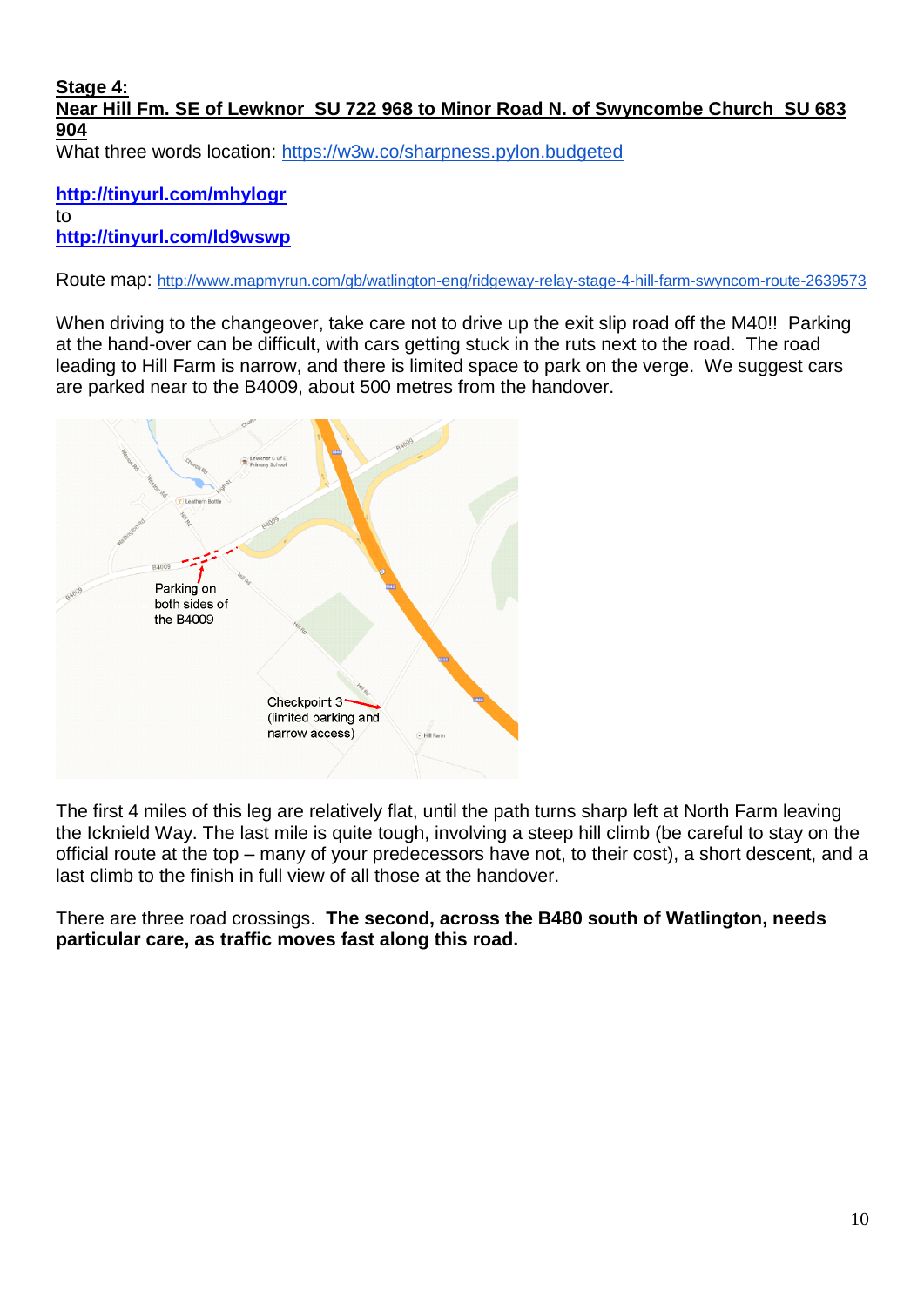**Stage 5:**

# **Minor Road N. of Swyncombe Church SU 683 904 to South Stoke Primary School SU 599 835.**

What three words location:<https://w3w.co/parrot.option.resolves>

**<http://tinyurl.com/ld9wswp>** to

**<http://tinyurl.com/ktwmrq4>**

Route map:<https://www.mapmyrun.com/routes/view/4653358342>.

The Swyncombe handover point is at the minor road just before the church. The lane is narrow and may get congested. We have been fortunate again for the local farmer to agree to us parking in one of his fields. **Please park in the field as directed** and not on the lanes - the churchgoers tend to take a dim view, so please respect their feelings.

This is the most challenging stage to navigate correctly on the day. If you do not research it beforehand you will get lost!

The first navigational challenge is only 600m from the start, where the Ridgeway turns left off the main track. If you miss that, you may, like others in the past, end up back on Stage 4 going in the wrong direction!

The first two miles are physically tough with some tricky navigation, and many competitors take the wrong route where the Ridgeway Path crosses the golf course at Nuffield. The route then follows Grim's Ditch, an ancient earth bank and ditch. **BEWARE TREE ROOTS** under foot and branches at eye-level. Stinging nettles are also a pain. We may have a marshal here to make sure runners stay on the official route and not in the field to the left.

In some places the path is along the top of the bank, in others it drops into the ditch, and with a few stiles to cross it can be quite tiring. At the end of the bank after about 6 miles the path drops towards the River Thames, **CROSSING THE A4074, WHERE GREAT CARE SHOULD BE TAKEN AS TRAFFIC TRAVELS VERY FAST IN BOTH DIRECTIONS.**

The final 4-mile length is flat, much of it following the river. Brunel's magnificent brick railway bridge is a mile from the finish.

### **The finish is outside South Stoke Primary School.**

Please exercise consideration for the villagers and other road users when parking in South Stoke. Suggested parking areas are shown below.

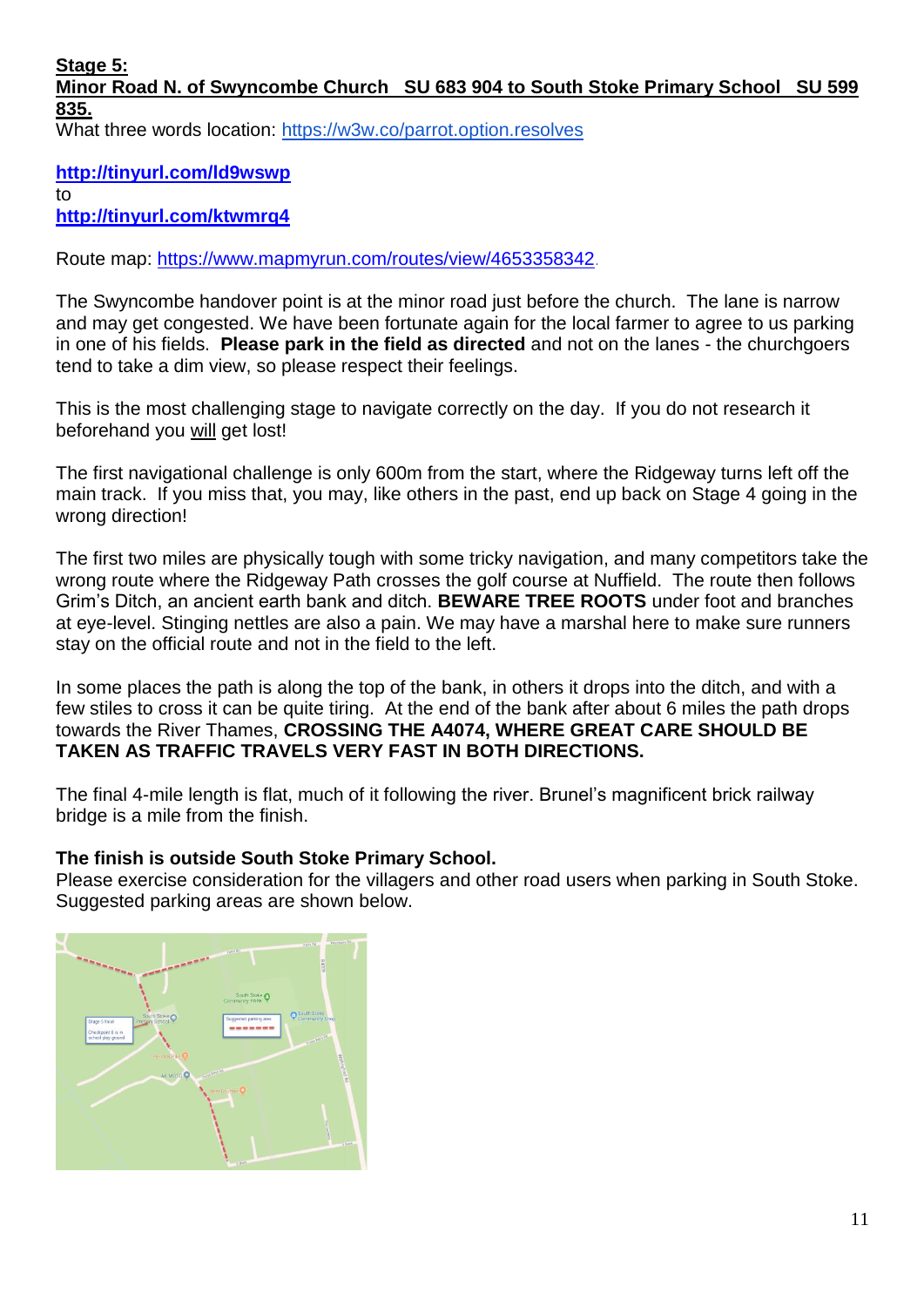## **Stage 6: South Stoke Primary School SU 599 835 to Bury Down Car Park N. of West Ilsley. SU 479 840**

What three words location:<https://w3w.co/orbited.emporium.composts>

## **<http://tinyurl.com/ktwmrq4>**

to

**<http://tinyurl.com/nxvvush>**

Route map: <http://www.mapmyrun.com/gb/goring-eng/ridgeway-relay-stage-6-south-stoke-west-route-2640808>

Please exercise consideration for the villagers and other road users when parking. Do not use the Perch and Pike car park unless you are planning to be a customer.

**We are indebted to Head Teacher, Miss Rogers, for permission to use the South Stoke school playground to set up the check point; the playground can also be used for runners and spectators to keep off the road. Please ensure children do not use any of the school equipment within the playground.**

For about 2 miles the route is flat, until just after crossing the Thames, but then this becomes a tough stage with a long climb onto the Downs followed by plenty of undulations. As the runners climb out of Goring, they pass the halfway point in the race.

Don't miss the right turn 2½ miles from the end. If you do, you'll end up in the village of East Ilsley. The finish is 1200m after crossing under the A34 using the underpass.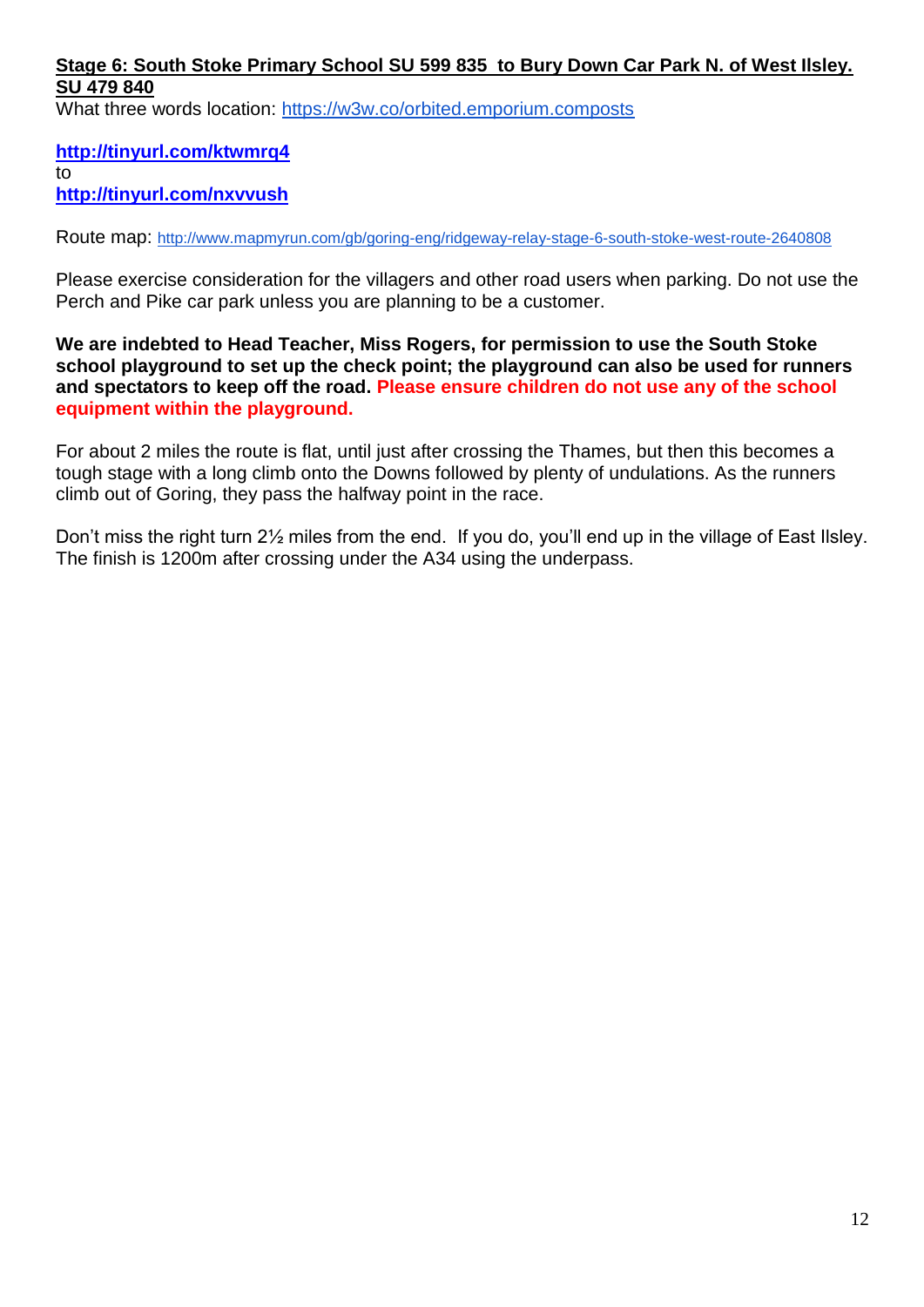## **Stage 7: Bury Down Car Park N. of West Ilsley SU 479 840 to Sparsholt Firs Car Park S.W. of Wantage. SU 344 851**

What three words location:<https://w3w.co/stun.fairy.acquaint>

## **<http://tinyurl.com/nxvvush>**

to

**http://tinyurl.com/laglj8y**

Route map: <http://www.mapmyrun.com/gb/harwell-eng/ridgeway-relay-stage-7-west-ilsley-wanta-route-2645794>

### **A mass start will take place here at 14:00. This will be for all teams whose runner has not arrived at this time.**

We don't want to spoil anyone's fun, but we do want to get everyone to the finish while the sun is still up. Actual running times will still be recorded for all stages, and the aggregate times calculated.

The start is at a large car park with plenty of space on both sides of the minor road.

From here onwards navigation is generally easier and, with one or two exceptions, the hills are less severe. However, this stage is undulating, and tougher than it looks. Please take care on road crossings of the B4494 at SU418842, and the A338 at SU394844, where you turn right onto the main road, followed by a left turn after 100m.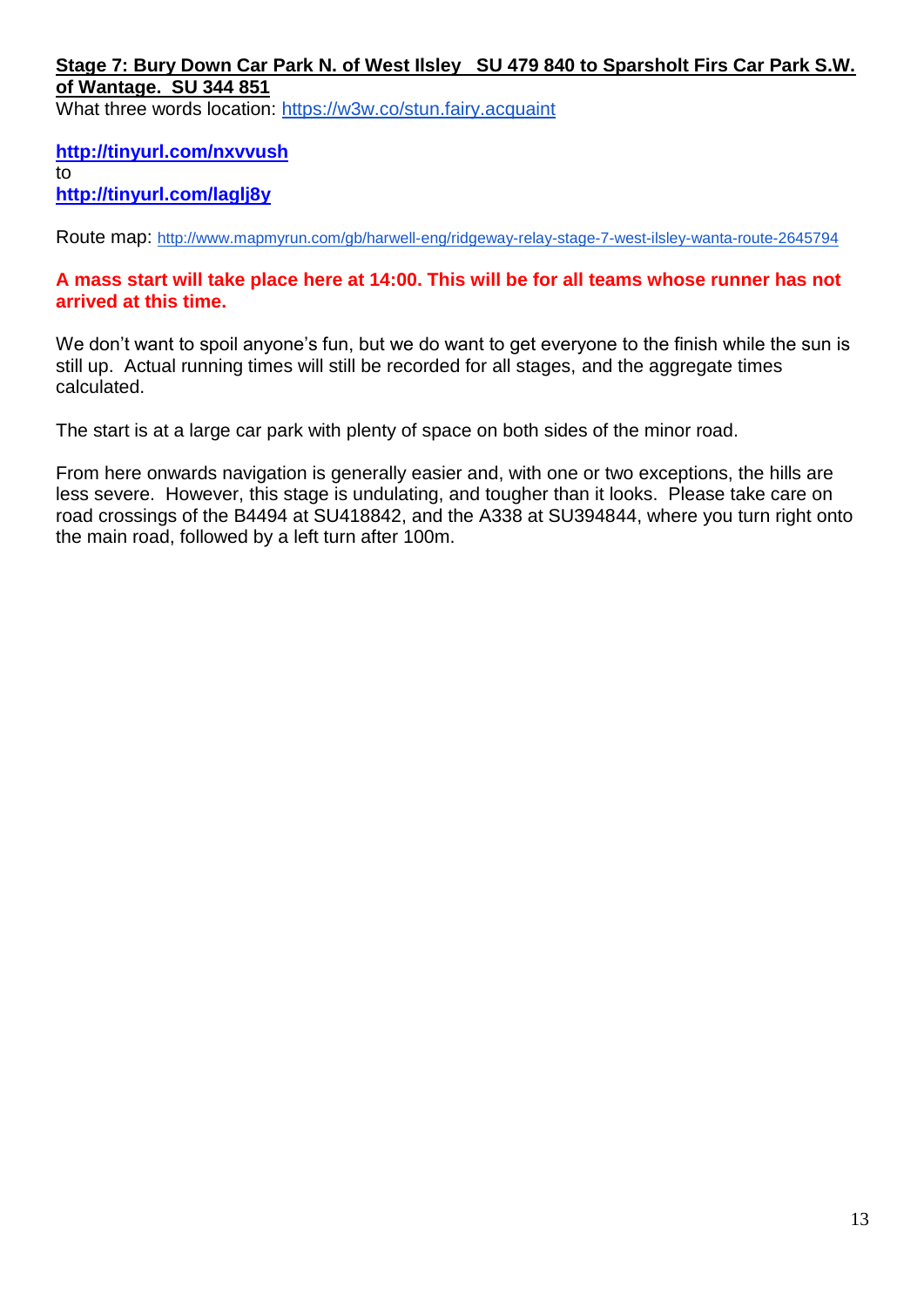## **Stage 8: Sparsholt Firs Car Park S.W. of Wantage SU 344 851 to Lane S. of Charlbury Hill. SU 238 818**

What three words location:<https://w3w.co/grandest.estimated.kind>

**<http://tinyurl.com/laglj8y>** to **<http://tinyurl.com/lfzam28>**

Route map: <http://www.mapmyrun.com/gb/lambourn-eng/ridgeway-relay-stage-8-wantage-lambourne-route-2647245>

There is a reasonable amount of parking at the start, but do watch out for runners crossing the main road.



Runners should take care when crossing the road at the start.

This stage is like the previous one, being undulating but navigationally easy. There are two main hills to climb, including one about a mile long just before the finish.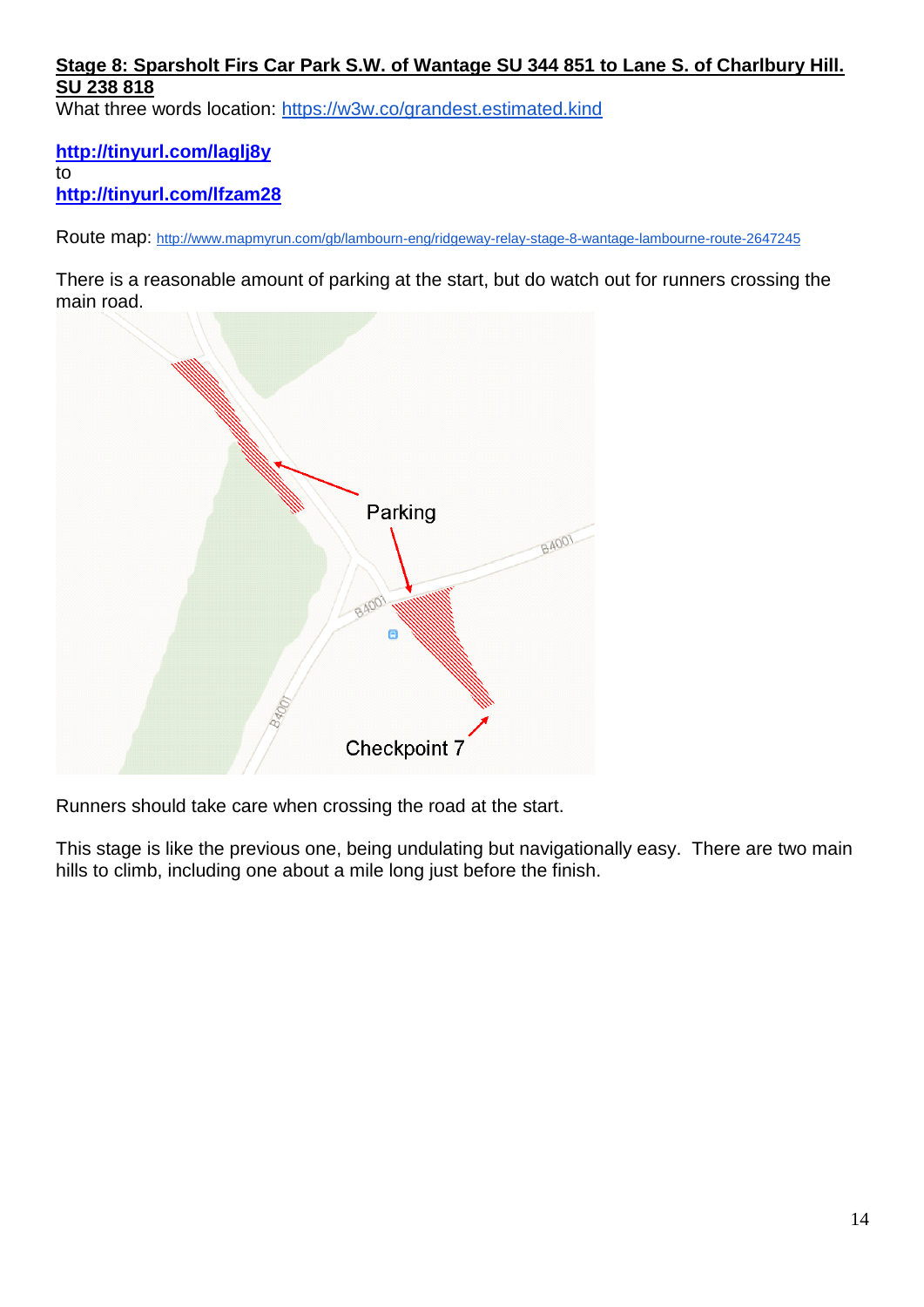## **Stage 9: Lane S. of Charlbury Hill SU 238 818 to Car Park at Barbury Castle. SU 156 761**

What three words location:<https://w3w.co/truck.collides.showdown>

**<http://tinyurl.com/lfzam28>** to **<http://tinyurl.com/mvewx5o>**

Route map: <http://www.mapmyrun.com/gb/shrivenham-eng/ridgeway-relay-stage-9-charlbury-hill-ba-route-2648097>

There is limited parking at the start, but should just about be sufficient if care is taken and teams keep to a minimum the number of cars going there. The best approach is along the narrow lane from the northwest. Vehicles with sufficient ground clearance can leave the checkpoint southwest along the Ridgeway itself. Take care as the surface is uneven, and there are runners using the same route! A recommended alternative is to park at the bottom hill 300m southwest of the start, near the crossroads, and walk up the hill.



This is a long and very tough stage with some serious hill climbing. This is definitely not a stage for those seeking a gentle jog!

After the first descent, turn left along the road for about 100m, crossing over the M4 motorway. Turn left at the T-junction with the B4192, cross the road carefully, and after 250m turn right and climb Liddington Hill.

Take care crossing the road about 3 miles after the top of the hill. **DO NOT TURN RIGHT HERE – YOU WILL SAVE ON DISTANCE, BUT INCUR A HEFTY TIME PENALTY BY MISSING THE PASSAGE CONTROL.**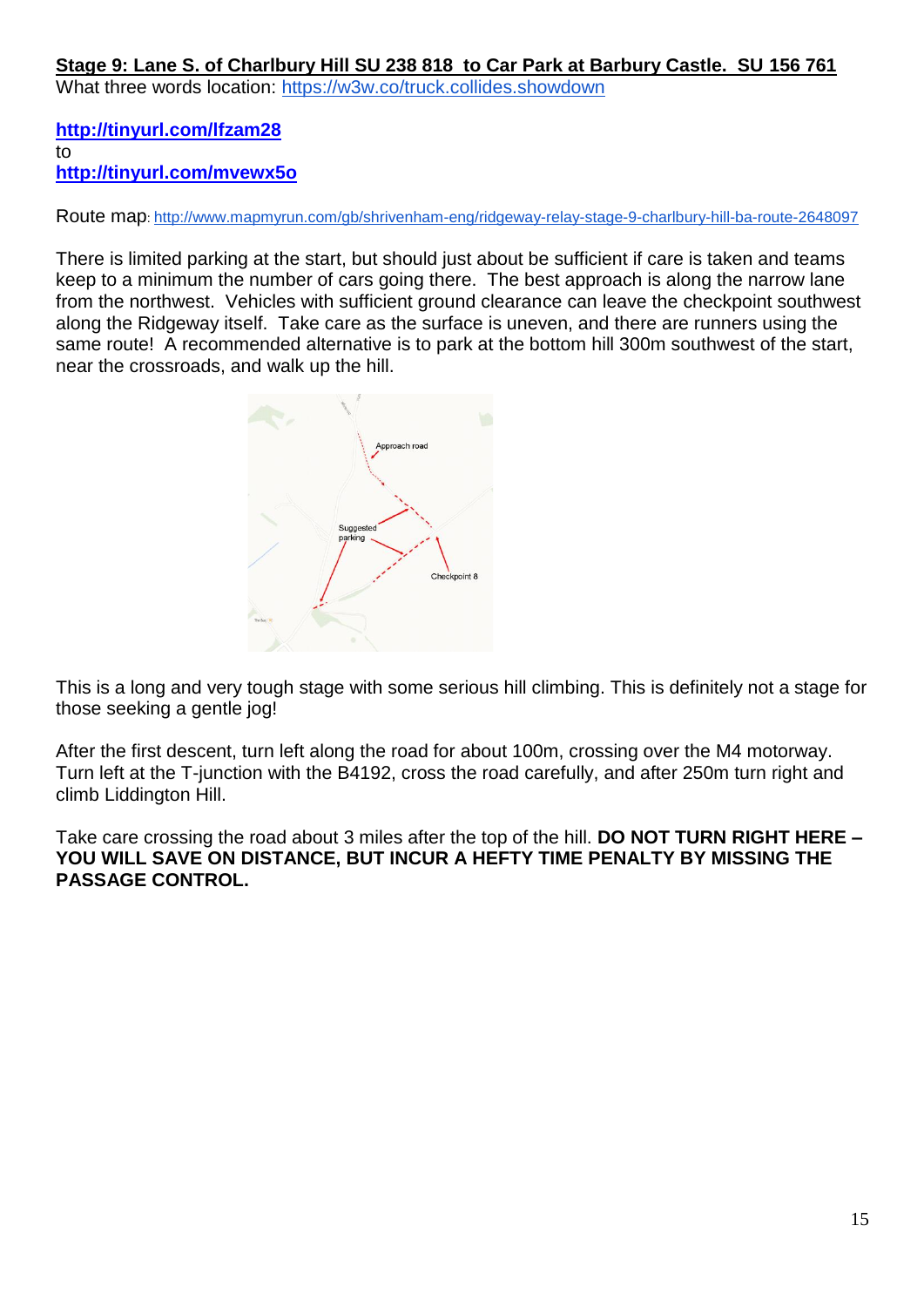**To avoid crossing the busy A346 Swindon to Marlborough road at Southend we deviate from the official route to cross at Ogbourne St George.**



After the Ridgeway swings west at a X-roads grid ref SU 211737, it goes downhill to cross the old Roman Road. At this tarmac road turn right, (signposted Ogbourne St. George) onto the Roman Road heading north. **(Passage Control marshal)**.

When you reach the crossroads turn left, continue under the road bridge. Go past The Inn with the well then turn right up the high street. Follow the road through Ogbourne St. George, and around several bends up the hill out of the village.

The Ridgeway then joins your route coming in from your left at a right-hand bend in the road. **Do not turn left here, but** go around the right-hand bend and then 100m later turn left up a track. This is followed by a long 400-ft climb up Smeathe's Ridge to Barbury Hill. The car park at Barbury Castle has toilets.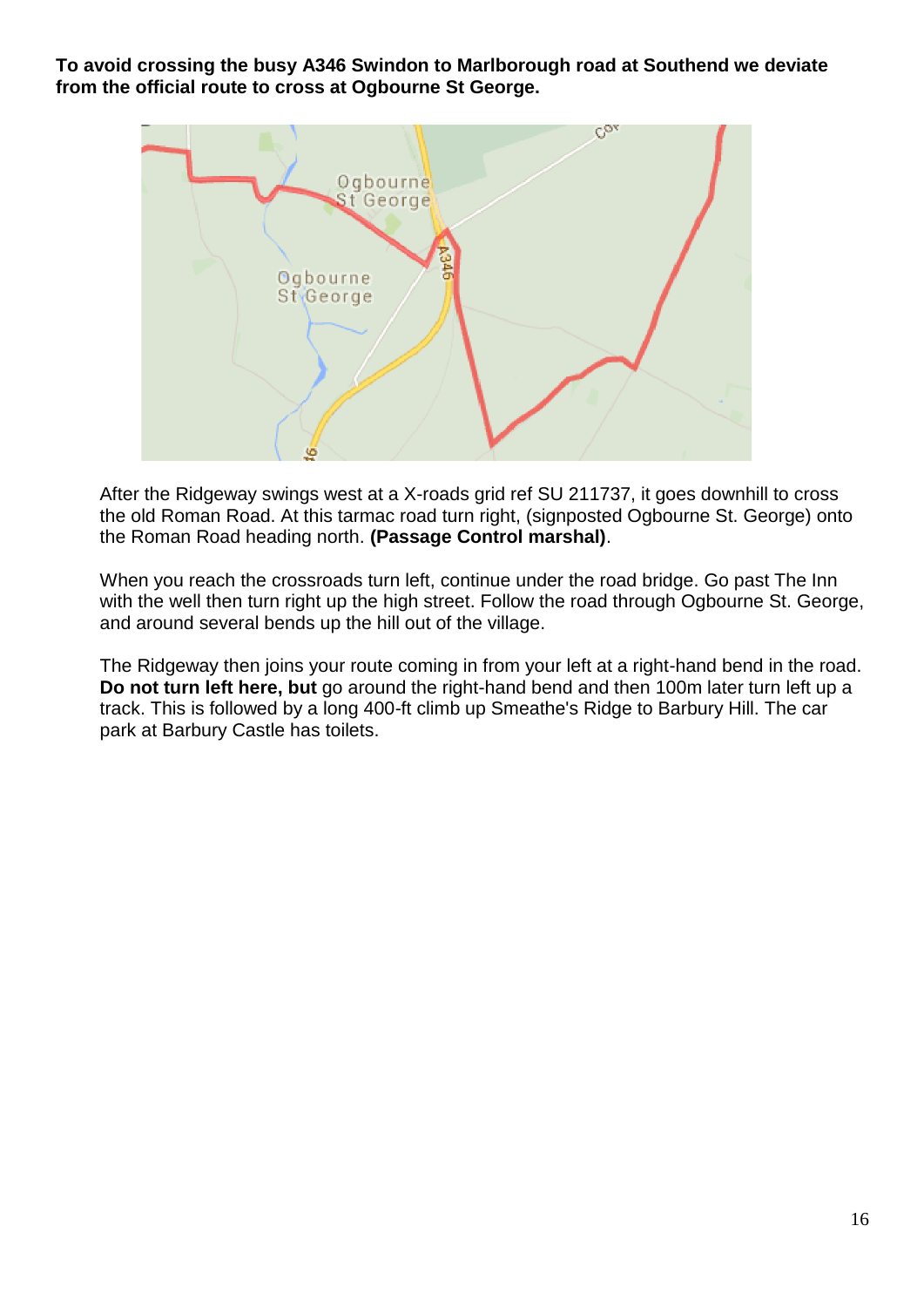**Stage 10: Barbury Castle SU 156 761 to the Leisure Centre Marlborough SU 182 692**

What three words location:<https://w3w.co/called.stones.mats>

**<http://tinyurl.com/mvewx5o>** to **<http://tinyurl.com/ltdthvk>**

Route map: <http://www.mapmyrun.com/gb/wroughton-eng/ridgeway-relay-stage-10-barbury-castle-m-route-2648887>

## **There will be a mass start here for any teams that have not arrived by 17.30.**

There is plenty of car parking at Barbury Castle, plus public toilets.

**The car park closes with a barrier at 8pm.** Please get out before then. If you need to leave a vehicle there after that time, please park on the road outside the car park entrance.

(Please note: this car park is at the end of the minor road which passes the Alexandra Park housing development at map reference SU 163793. It cannot be reached from the road which goes south from the centre of Wroughton and skirts the eastern side of Wroughton Airfield.)

The route is well marked and obvious for the first 4 ½ miles.

**NOTE: CARE SHOULD BE TAKEN CROSSING THE ROAD AT HACKPEN HILL AFTER ABOUT 2 MILES, AS THE CROSSING IS ON A SHARP BEND AT THE TOP OF A STEEP HILL AND VISIBILITY IS VERY RESTRICTED.**

After Hackpen, continue down the Ridgeway to the crossing with the Herepath (SU125709 **<http://tinyurl.com/lxahom2>** ). A **Passage Control marshal may** be here. Turn left off the Ridgeway and follow the Herepath, across a grassy track heading towards some woods.

Go through gates and onto a gravel track down across the valley and up through Fyfield Down.

Turn right at the underground reservoir (SU 144715), *signposted Fyfield car park*. Follow the major track parallel to horse gallops, keep right at the fork and continue south to Car Park (SU160700).

Bear diagonally left across the car park and continues to a tarmac road. Turn right along this road, after about 300 metres follow the road, as it turns right. The road goes up slightly, then downhill. After approx. 300m, at the mirror on the right-hand fence, (this is the last chance to check your appearance before the finish) go left through a large stone gateway and along the drive leading to Manton House Farm.

After 200m turn right through first opening onto track, and follow telegraph poles, then follow track to the hedge. Turn right in front of the hedge and follow the narrow grassy path with the hedge on your left for approx. 700m.

Just before the houses and the last telegraph pole, turn left through the hedge-line, *sign post Barton Farm, Marlborough*. Keep the hedge on the left and the housing estate 100 metres on right. At the end of the field carry on down with the hedge and houses on right until you hit a stony track, go right & reach the FINISH 200 metres later.

THERE WILL BE NO DIRECTION ARROWS OR MARSHALS TO POINT THE WAY. When you come to research this you will find it much easier than it sounds, but don't leave it to the day of the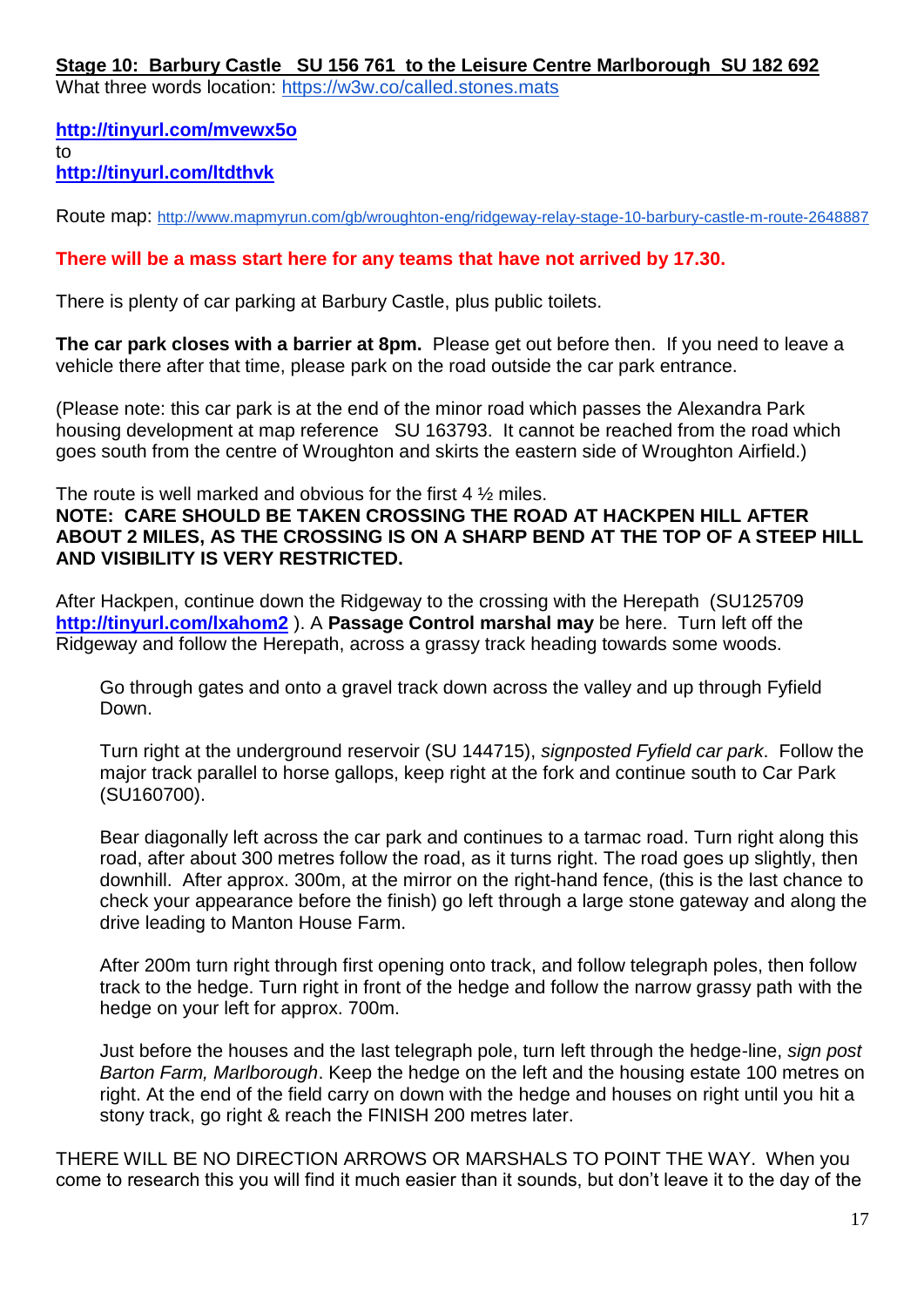race, because it will be very confusing if you are trying to read instructions and run flat out at the same time.

# **Last but not least**

Just in case of any unforeseen accidents, these are the addresses and telephone numbers of the nearest Accident and Emergency Departments along the route.

| <b>Aylesbury</b>                       |                      |
|----------------------------------------|----------------------|
| <b>Stoke Mandeville Hospital</b>       | 01296 315000         |
| Oxford                                 |                      |
| John Radcliffe Hospital                | 01865 741166         |
| <b>Swindon</b>                         |                      |
| <b>Great Western Hospital</b>          | 01793 604020         |
|                                        |                      |
| Race organiser:<br>Hugely assisted by: | Simon 07967 591460   |
| Consultant & Race referee:             | 07557 682556<br>Alan |